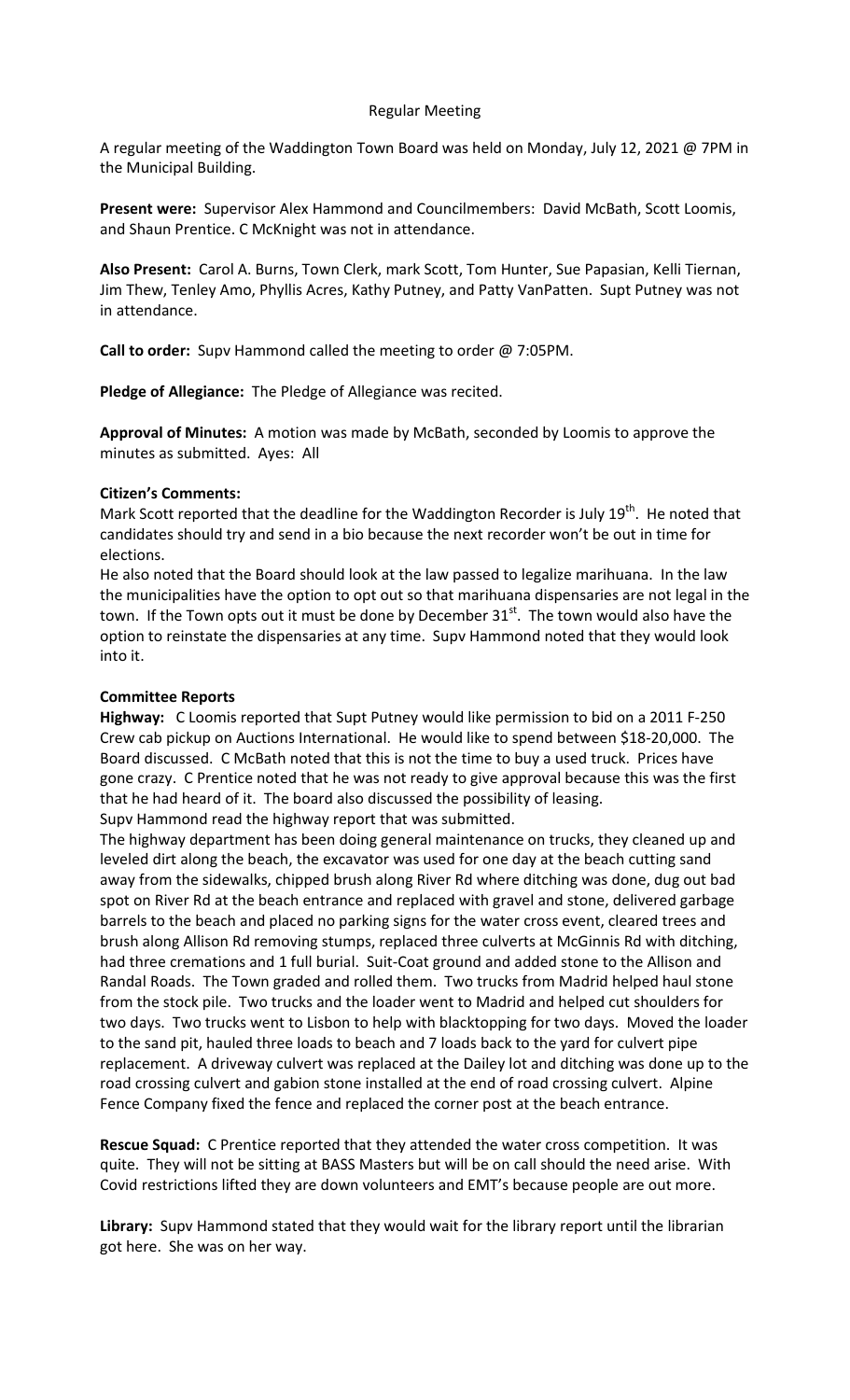# **Grants/Alternative Revenue:**

Iroquois Lands: The planning board had met and noted that they were on board with the sale proposal submitted by the Town. The town will have to submit a SEQR Type 1 along with the application for subdivision. The board discussed and the clerk will gather information for the SEQR process to see if the board can submit or we need to hire someone to do this work.

The Town has received a letter from the RVRDA awarding \$14,852 towards our request for fire notification system for the municipal complex. The funding award is a reallocation of the remaining balance on the award granted in 2016 for the old town hall renovations. The project had expired and the RVRDA decided to remove the remaining balance of funds to fund the 2021 application. The board discussed that they will have to come up with the remaining \$3,148 for the system. Supv Hammond said it could come out of the buildings line.

#### Resolution #54

Motioned by: Hammond

Seconded by: McBath

RESOLVED, that the Waddington Town Board does hereby accept the grant award in the amount of \$14,852 from the RVRDA for a fire notification system for the Municipal Building complex. Ayes: All

C McBath worked at the town beach all day with 2 employees of Thew Associates on their barge dredging the beach program swim area of weeds. Jim Thew worked an additional couple days at the water level removing weeds for the ECWE event. A huge thank you goes to them for their donated labor and equipment. Without it the beach program or ECWC event would not have been able to occur.

HIP Camp: The board met on June  $22^{nd}$  to discuss and finalize information from the June meeting. The town will open a separate bank account for this purpose. C McKnight and Jim Thew discussed making fire pits from concrete and getting them up to the beach. We will use the picnic tables in the worst shape from the beach pavilion for the campsites. We will stage RV's and campers/tents for pictures for the HIP Camp website.

At the last meeting C McBath shared information on a County Youth Bureau development program grant. The Librarian is going to apply for funds to create a Teen Centered Makerspace Room at the library. Applications are due Friday, July  $30<sup>th</sup>$ .

ARPA- State and Local Fiscal Recovery Funds: C McBath previously sent the board an electronic copy of the US Dept of Treasury Compliance and Reporting Guidelines for State and Local Fiscal Recovery Funds and suggested we need to start having discussion on how we plan to use this money as there are reporting requirements and timetables and deadlines for this reporting. It appears the Town has to report by 10/31/21 how we plan to use this funding. C McBath suggested the wastewater project for the town garage that has been discussed for the past several years appeared to be an eligible project for this funding. The board will further discuss how we plan on using this funding  $\omega$  the special meeting planned for July 26<sup>th</sup>.

**Cemeteries & Safety:** Supv Hammond reported that he has had some complaints about the trimming in the cemeteries. The clerk will contact Jason to let him know.

**Recreation:** Recreation Chairman Russ Strait sent the following report. The beach opened July  $1<sup>st</sup>$ . About 175 people used the beach on opening day. Usage has been very good most days. Summer recreation started July  $5<sup>th</sup>$ . The reading program in the Village pavilion has approximately 26 attendees, 13 in each group. The morning recreation program at the beach pavilion has 45 attendees. Swimming lessons start  $\omega$  12:30 each day. They are fully staffed for the season. The signup for our various programs was streamlined this year and they will be making changes for next year as well. They are grateful for the Village Board (Jim Thew, Michael Thew and company) and the Town Board- David McBath, Scott Loomis, and Travis McKnight for their continuing help in the weed control. Supt Putney and the crew made improvements to the beach with additional sand, edging of sidewalks, and a load of sand for our new soon to be adult volleyball court.

Suggestions to consider: 1. A serious look at the creation of walkway between the village and town walkway toward the beach. 2. Placing speed berms or bumps on the roadway from the beach access road to the base of the hill and into the parking lot. These are removable and can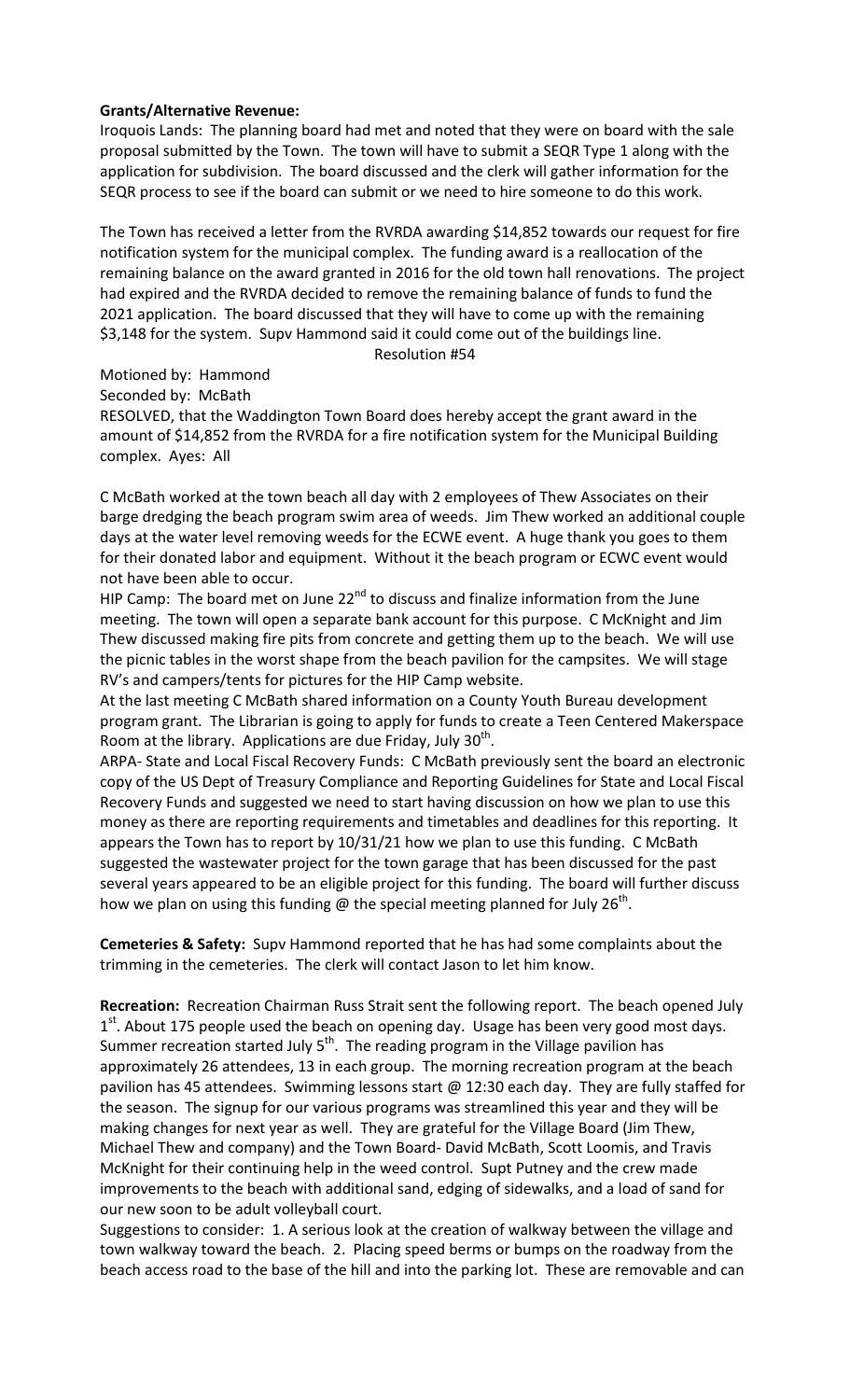be taken out for winter season plowing. This would give us a great degree of safety for people using the beach and nighttime speeders. 3. Since ballet is no longer offered we are pursuing a cheerleading instructional class instead and have asked for RFP's.

# **Gallery/Clarke House:**

Mark Scott reported that the exhibit by Tina Seabull will run through July  $24^{th}$ . A new exhibit by Sharon & Mary Ingles will run through August  $7<sup>th</sup>$ . They are doing as much programming as possible safely. Wilson Bickford held painting classes at the old town hall. There will be a dance for middle schoolers on Thursday, August  $5^{th}$  from 7:30 – 10PM in the old

town hall as part of the Homecoming schedule.

**Museum:** Kathy Putney reported that they have been busy working in the Moore Museum going through contents and doing inventory. They have been finding new items that are not listed on the current inventory. They are trying to reinstate the historical society now calling it an organization. There is a lot of buzz and interest. They have started a Facebook page for the public museum and have been posting articles as they come across them. They will be doing an exhibit in the old town hall on how the seaway affected Waddington. They have a diorama that was built by the shop class in the 80's and all kinds of information. They will be open to the public Thursday- Friday 3 – 6PM. They will also be open homecoming weekend. Kathy asked about the cleaning in the old town hall. The museum is working on becoming a 501.C3 organization so that they will be eligible for grants and be able to accept donations. The board discussed and will have the cleaner come in biweekly to take care of it. She also mentioned a problem with the toilet in the handicap restroom. There is also leaves and debris coming in under the door by the handicap ramp. Apparently it has not been completed from when they fixed the cement. The clerk will contact Andy Miller to make sure it is done. There is a broken window in the front tower. Pigeons have been getting in there.

**Generator Project:** The mayor just received a letter today from Tisdel Associates stating what would have to be modified to have the generator have an automatic transfer switch for both the fire department and the Municipal complex. It would cost the Village \$18,000 and the Town \$27,000. The board would like to have a joint meeting with the Village. It will be set for the  $22^{nd}$  of July.

**Local Government Task Force:** Supv Hammond reported that there will be a barge doing boring samples for the marina by the end of this week. The Massena intake project is close to being done.

**East Coast Water cross:** Supv Hammond thanked Jim Thew & Crew, Jack Thrasher, and the lifeguards for their help with the weeds. He also thanked Gwen for cleaning of the bathroom trailers, the fire department for parking and traffic control, and the Rescue Squad for their volunteer hours spent there. There were 50 cars parked for the event at one time. The people not from Waddington were very impressed with the area and the way things were handled. There were about 18 campers and 7 tents on the top of Leishman Point for the weekend. Everything was cleaned up. You wouldn't even know anyone was there. We can send the deposit check back to them. The total cost to the Town without the lifeguard salaries was \$6,576 to be taken out of the economic development line.

**Court Security Officer:** C McBath reported that the town will have to apply to become a security guard employer. The hire needs to be registered. It is a \$25 fee. The position will have to be posted. An hourly wage will have to be agreed upon. The person doing the magnetometer can also do the Covid screening. We will need to decide on a uniform. Supv Hammond and C McBath will reach out to the justice to set up a meeting with her. C McBath also noted we should be putting up signs for surveillance cameras and weapon free zone.

**Charter Communications:** There is nothing back from the attorney concerning the franchise agreement and the board just received a copy of the old agreement to compare. A motion was made by McBath, seconded by Loomis to table until the next meeting. Ayes: All